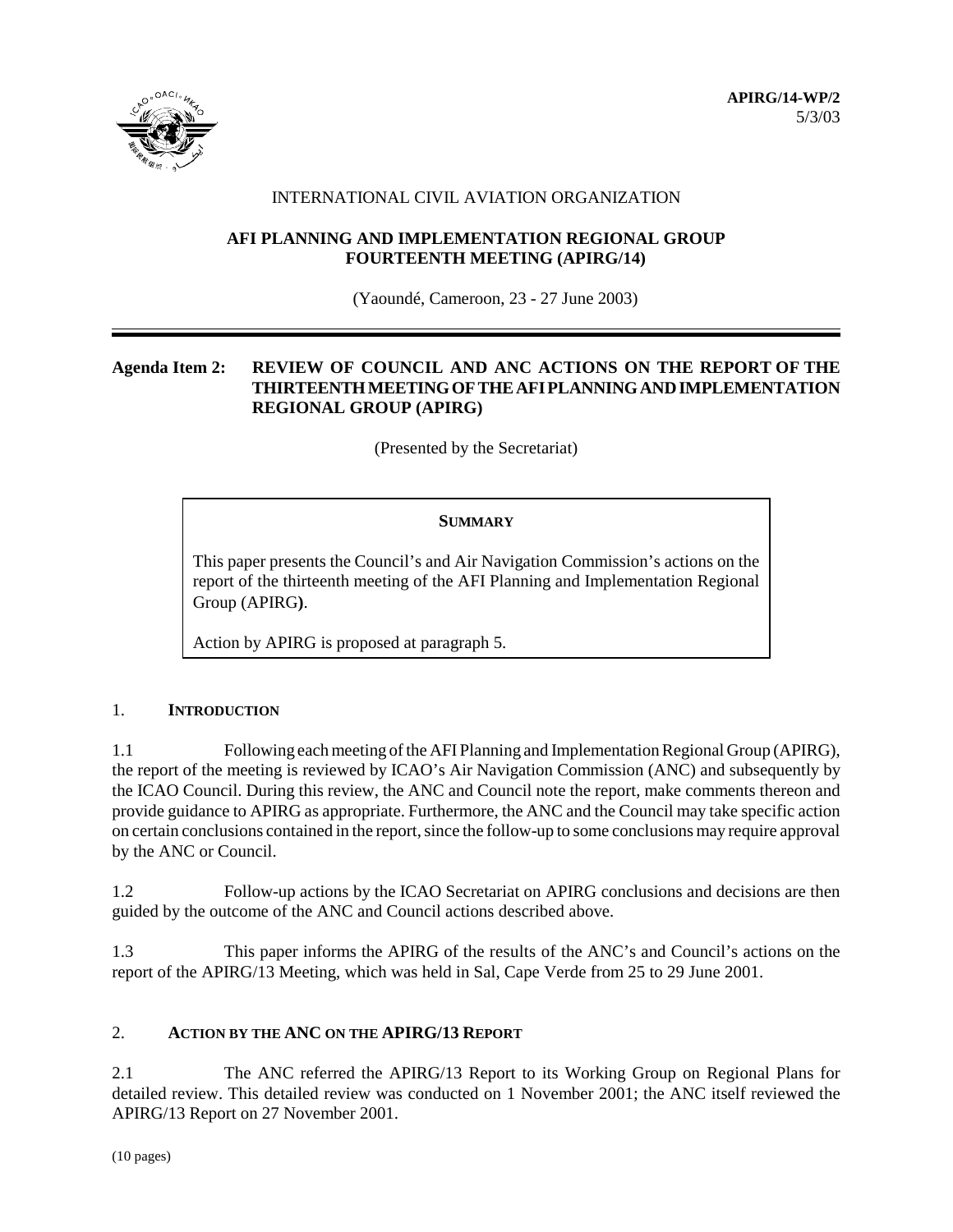2.2 The ANC noted the APIRG/13 Report and took specific action on certain conclusions therein, as shown in the appendix to this paper. The following are the highlights of the ANC's review:

- a) the Commission noted that APIRG, with the assistance of its contributory bodies, had examined the air navigation matters of the AFI Region with the aim of improving the planning of air navigation facilities, services and procedures in the region, as well as fostering their implementation and eliminating deficiencies;
- b) the Commission concurred with APIRG that institutional strategies for addressing deficiencies at airports in the AFI Region must be expeditiously implemented;
- c) the Commission noted with concern that non-aviation agencies had not participated fully in exercises concerning aerodrome emergency phases;
- d) the Commission noted that the present aeronautical fixed telecommunication network (AFTN) configuration should be amended to include reliable bilateral circuits which are not currently in the plan, and that bit-oriented protocols should be adopted for the AFI Region;
- e) the Commission considered the implementation of air traffic services (ATS)/direct speech (DS) circuits in the AFI air navigation plan to be critical for the enhancement of the safety of air traffic and recommended that the Council urge States to follow up and implement these conclusions;
- f) the Commission concurred that, in order to reduce high frequency (HF) congestion in the AFI Region, air traffic control (ATC) should use very high frequency (VHF) rather than HF channels to obtain supplemental information such as persons on board;
- g) the Commission noted that there were no clearly defined criteria for the establishment of new ATS routes in the AFI Region, and that such criteria would be developed by APIRG;
- h) the Commission noted the implementation strategy for the mandatory carriage of airborne collision avoidance system (ACAS) II on 1 January 2003;
- i) the Commission noted that the provision of NOTAM information is an essential element in the overall data information required and that many countries issue plain language parts of NOTAMs in languages other than English. This does not allow all pilots to have proper awareness of the operational situation. The Commission concurred with this information and requested the Secretariat to develop a proposal for the amendment of Annex 15 accordingly;
- j) the Commission requested the Secretariat to study the feasibility of reducing separation in the AFI Region, considering the deficiencies in the area of navigation aids and communications;
- k) the Commission noted that the Southern African Development Community had endorsed a proposed International Air Transport Association (IATA) GNSS procedures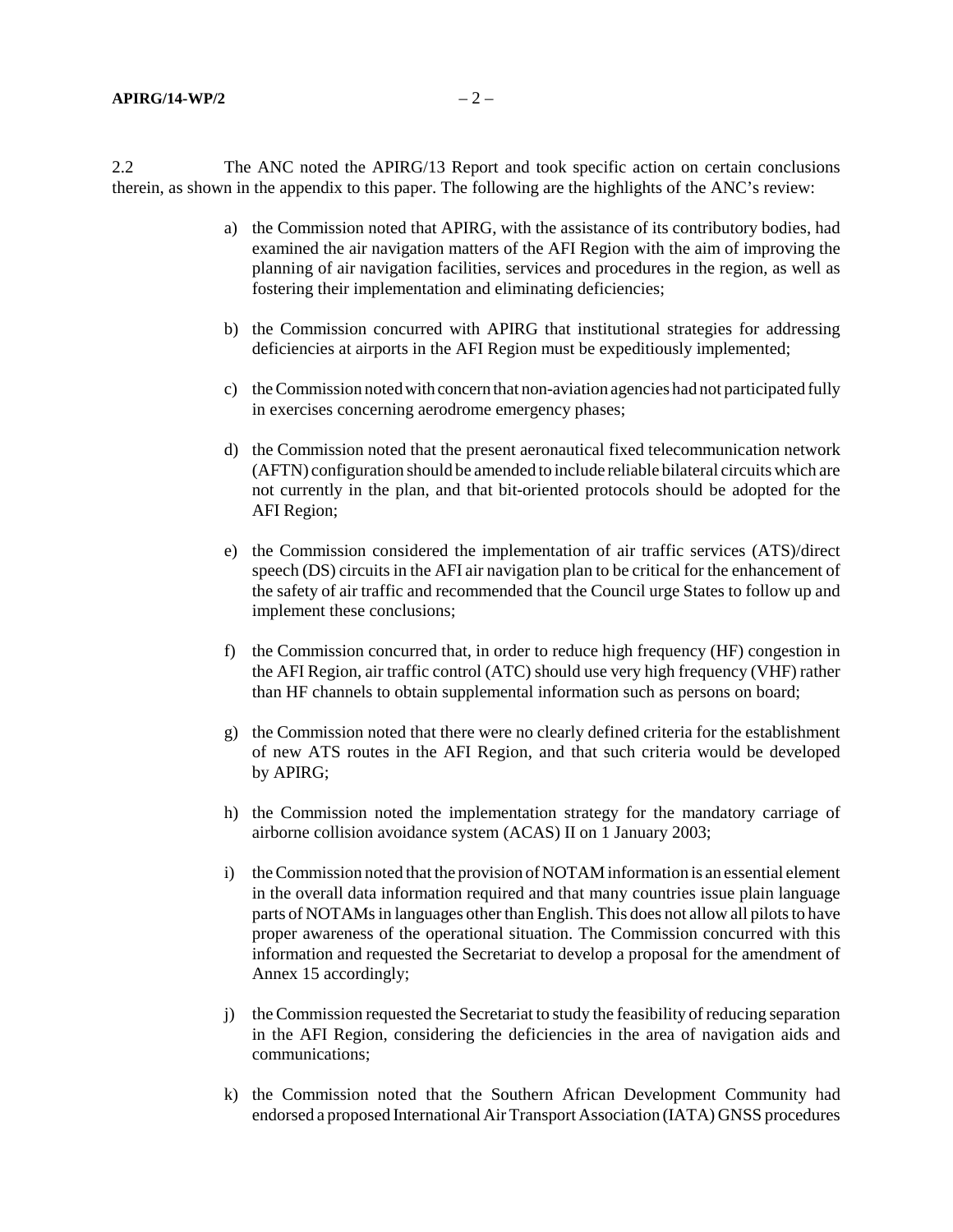project to develop GNSS non-precision approach procedures for States in the SADC region and considered that this model could be adapted for use in other regions; and

l) the Commission noted that the establishment of an aviation safety board would be further considered at the next meeting of APIRG, and requested the Secretary General to initiate a review in consultation with States and international organizations.

#### 3. **ACTION BY THE COUNCIL ON THE APIRG/13 REPORT**

3.1 Following the ANC's action, the Council, on 10 December 2001, noted the APIRG/13 Report on the basis of the ANC's report and took specific actions on certain conclusions therein, as shown in the appendix hereto. The following are the highlights of the Council's review:

- a) with regard to support for ICAO's position at ITU WRC-2003, the Council noted Conclusion 13/23 and requested the Secretary General to accord high priority to ICAO's role in safeguarding the aeronautical interest at WRC-2003;
- b) the Council noted Conclusion 13/31 related to the implementation of area control service and requested the Secretary General to urge States which have not yet done so to implement an area control service as a priority;
- c) the Council noted Conclusion 13/83 regarding assistance with GNSS procedures design and requested the Secretary General to contact the organizations for assistance, to investigate the possibility of expanding the SADC/IATA GNSS procedures project and to encourage States to implement GNSS procedures;
- d) the Council approved Cape Verde's membership of APIRG (Conclusion 13/100).

# 4. **FOLLOW-UP ACTION BY THE SECRETARIAT ON THE APIRG/13 REPORT**

4.1 The Secretariat's report on follow-up actions on the APIRG/13 Report will be presented to APIRG/14 in separate paper(s).

# 5. **ACTION BY APIRG**

5.1 APIRG is invited to note the ANC's and Council's actions on the APIRG/13 Report as outlined in this paper and its appendix.

– – – – – – – – – –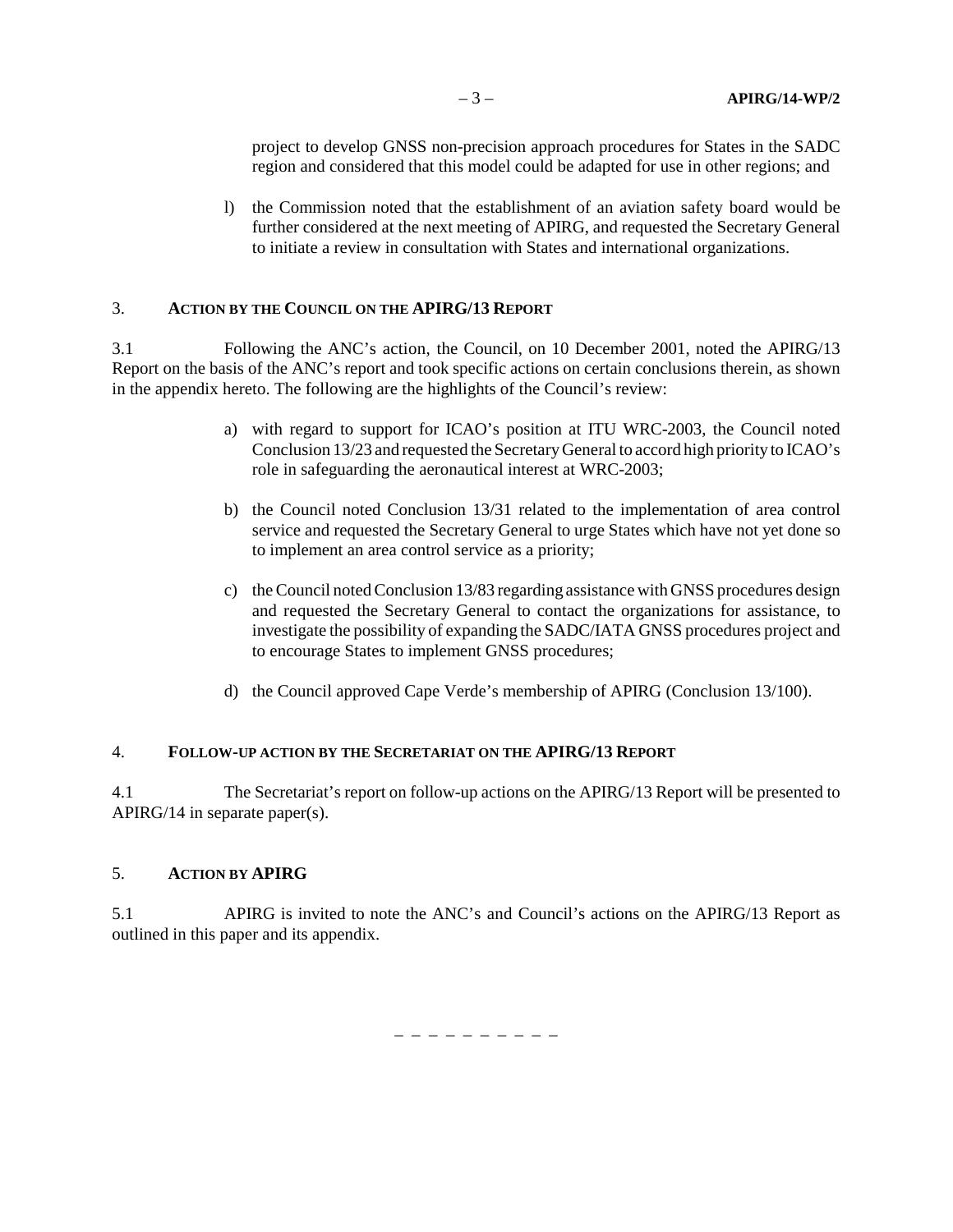# **APPENDIX**

# **APIRG CONCLUSIONS/DECISIONS CONSIDERED FOR SPECIFIC ACTION BY THE AIR NAVIGATION COMMISSION AND/OR COUNCIL**

| <b>Report Reference</b> |         |                                        |                                                                                                                                                                                                             |  |
|-------------------------|---------|----------------------------------------|-------------------------------------------------------------------------------------------------------------------------------------------------------------------------------------------------------------|--|
| Concl./Dec. No.         | Page    | <b>Action by</b><br><b>Council/ANC</b> | <b>Proposed Action</b>                                                                                                                                                                                      |  |
| 13/1                    | $4 - 3$ | <b>ANC</b>                             | <b>Bird hazard reduction</b>                                                                                                                                                                                |  |
|                         |         |                                        | Noted the conclusion and requested the Secretary<br>General to hold these workshops at regular<br>intervals.                                                                                                |  |
| 13/2                    | $4 - 3$ | <b>ANC</b>                             | <b>New Larger Aeroplanes Task Force (NLA/TF)</b>                                                                                                                                                            |  |
|                         |         |                                        | Noted the conclusion and requested the Secretary<br>General to monitor related developments in other<br>regions to ensure harmonization.                                                                    |  |
| 13/4                    | $4 - 5$ | <b>ANC</b>                             | <b>AFI AFTN circuits availability</b>                                                                                                                                                                       |  |
|                         |         |                                        | Noted the conclusion and requested the Secretary<br>General to urge States to implement the remaining<br>circuits and to take remedial action to eliminate<br>deficiencies of main AFTN circuits.           |  |
| 13/10                   | $4 - 7$ | <b>ANC</b>                             | Introduction of bit-oriented protocols in the<br><b>AFI Region</b><br>Noted the conclusion in relation<br>to<br>the<br>implementation of ATN.                                                               |  |
| 13/13                   | $4 - 8$ | <b>ANC</b>                             | Use of SITA network for AFTN circuits<br>requirements                                                                                                                                                       |  |
|                         |         |                                        | Noted the conclusion and requested the Secretary<br>General to task the regional offices in the AFI<br>Region to identify practical and economical means<br>of implementing the AFTN circuits such as VSAT. |  |
| 13/14                   | $4-9$   | <b>ANC</b>                             | Interconnection between VSAT<br>networks<br><b>AFTN and ATS/DS connectivity</b>                                                                                                                             |  |
|                         |         |                                        | Noted the conclusion.                                                                                                                                                                                       |  |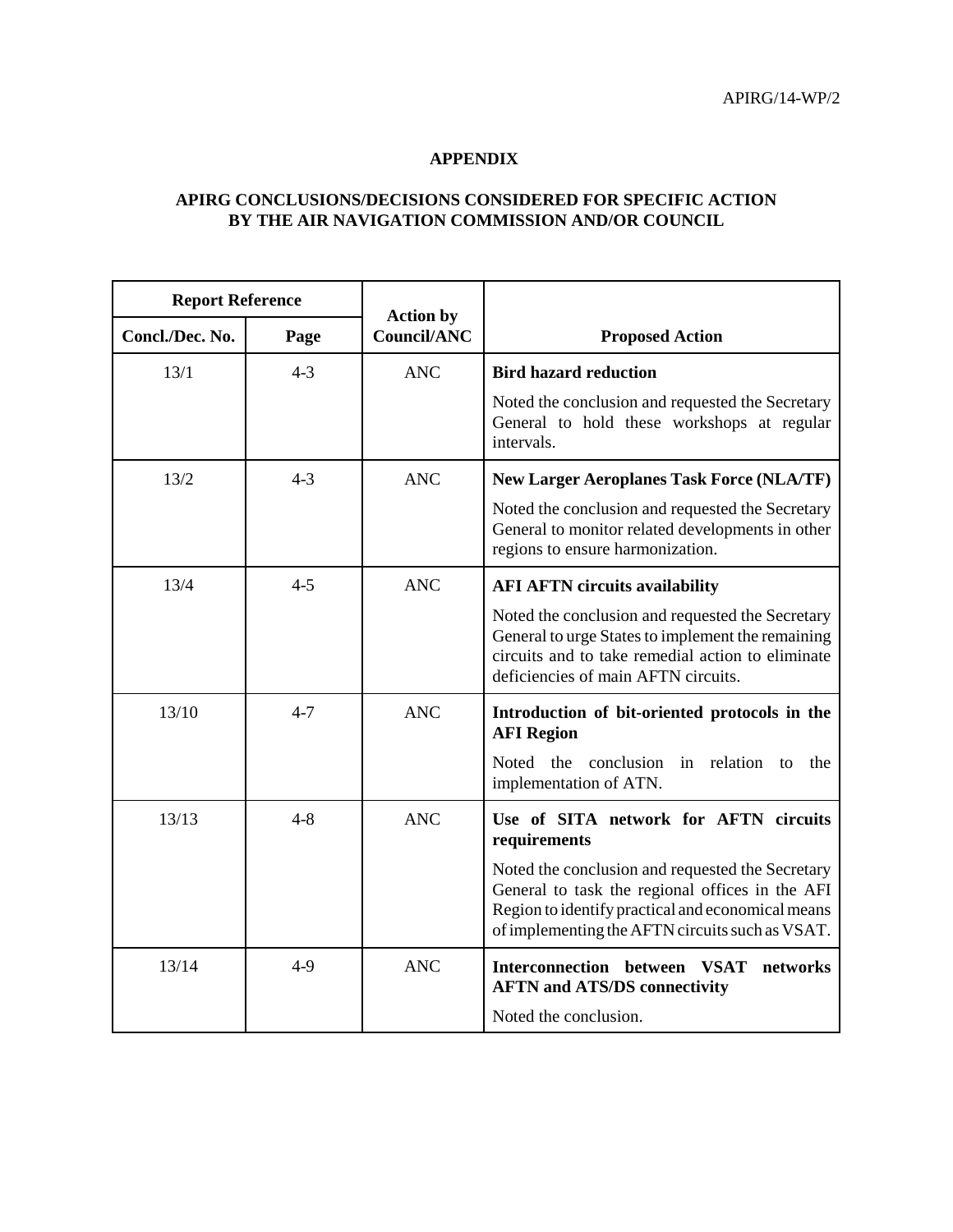| <b>Report Reference</b> |          |                                        |                                                                                                                                                                             |  |
|-------------------------|----------|----------------------------------------|-----------------------------------------------------------------------------------------------------------------------------------------------------------------------------|--|
| Concl./Dec. No.         | Page     | <b>Action by</b><br><b>Council/ANC</b> | <b>Proposed Action</b>                                                                                                                                                      |  |
| 13/17                   | $4 - 11$ | <b>ANC</b>                             | <b>Improvement of the ATS/DS network</b>                                                                                                                                    |  |
|                         |          |                                        | Noted the conclusion and requested the Secretary<br>General to task the regional offices in the AFI<br>Region to identify means of implementing<br>ATS/DS networks.         |  |
| 13/18                   | $4 - 12$ | <b>ANC</b>                             | Introduction of 25 kHz VHF channel spacing in<br>the AFI Region                                                                                                             |  |
|                         |          |                                        | Noted the conclusion.                                                                                                                                                       |  |
| 13/21                   | $4 - 12$ | <b>ANC</b>                             | <b>Congestion of HF frequencies in AFI Region</b>                                                                                                                           |  |
|                         |          |                                        | Noted the conclusion and its relationship with<br>Conclusion 13/13.                                                                                                         |  |
| 13/23                   | $4 - 13$ | $\mathbf C$                            | Support for ICAO's position at ITU-WRC 2003                                                                                                                                 |  |
|                         |          |                                        | Noted the conclusion and requested the Secretary<br>General to accord high priority to ICAO's role in<br>safeguarding<br>aeronautical<br>interest<br>the<br>at<br>WRC-2003. |  |
| 13/25                   | $4 - 15$ | <b>ANC</b>                             | <b>Target date for implementation of ATS routes</b>                                                                                                                         |  |
|                         |          |                                        | Noted the conclusion and requested the Secretary<br>General to urge States to implement as soon as<br>possible.                                                             |  |
| 13/31                   | $4-16$   | $\mathbf C$                            | <b>Implementation of area control service</b>                                                                                                                               |  |
|                         |          |                                        | Noted the conclusion and requested the Secretary<br>General to urge States which have not yet done so<br>to implement area control service as a priority.                   |  |
| 13/32                   | $4 - 17$ | <b>ANC</b>                             | Allocation of ICAO five-letter name-code<br>designators for the ATS route crossing points                                                                                   |  |
|                         |          |                                        | Noted the conclusion and urged States to render it<br>high priority, with the assistance of the regional<br>offices as necessary.                                           |  |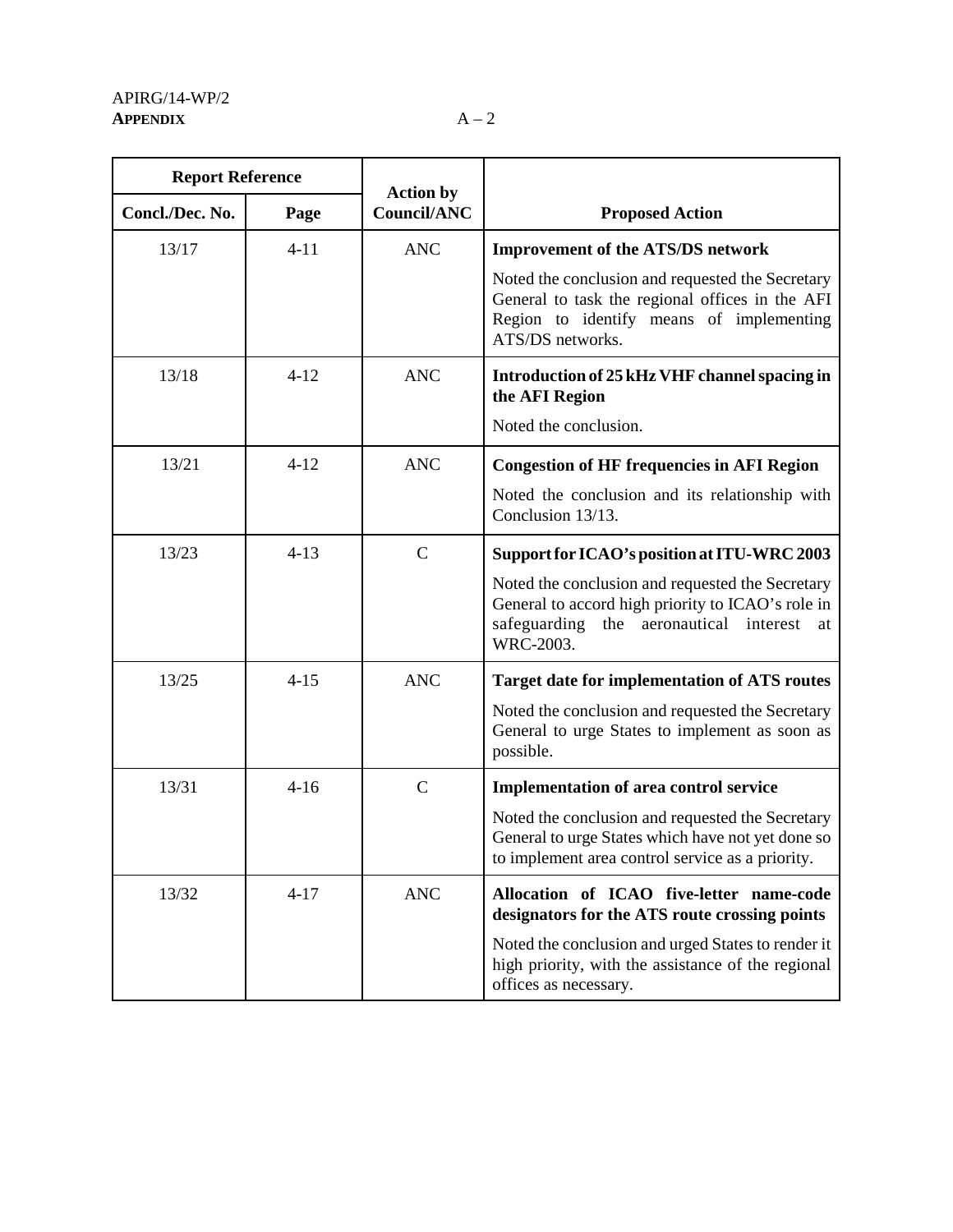$\overline{\phantom{0}}$ 

| <b>Report Reference</b> |          | <b>Action by</b> |                                                                                                                                                                                                                                                                                                                              |
|-------------------------|----------|------------------|------------------------------------------------------------------------------------------------------------------------------------------------------------------------------------------------------------------------------------------------------------------------------------------------------------------------------|
| Concl./Dec. No.         | Page     | Council/ANC      | <b>Proposed Action</b>                                                                                                                                                                                                                                                                                                       |
| 13/33                   | $4 - 18$ | $\mathcal{C}$    | ACAS II transition period and exemption<br>process in the AFI Region                                                                                                                                                                                                                                                         |
|                         |          |                  | Noted the conclusion and requested the Secretary<br>General to designate a regional office to<br>coordinate the exemptions during the transition<br>period.                                                                                                                                                                  |
| 13/34                   | $4 - 18$ | <b>ANC</b>       | Carriage and operation of pressure-altitude<br>reporting SSR transponders                                                                                                                                                                                                                                                    |
|                         |          |                  | Noted that the envisaged amendment to the AFI<br>SUPPs was at variance with the existing<br>requirement in Annex 6, Part I, paragraph 6.19, as<br>well as Part II, paragraph 6.13.1, and should be<br>aligned accordingly.                                                                                                   |
| 13/35                   | $4 - 18$ | <b>ANC</b>       | AIC on the use of SSR transponders                                                                                                                                                                                                                                                                                           |
|                         |          |                  | Noted that the proposed amendment to the AFI<br>regional supplementary procedures to modify the<br>requirements for pressure altitude reporting<br>transponders was at variance with global<br>provisions in Annex 6, Part I, paragraph 6.19, as<br>well as Part II, paragraph 6.13.1, and should be<br>aligned accordingly. |
| 13/37                   | $4 - 18$ | <b>ANC</b>       | Publication of ACAS and SSR transponder<br>requirements in national legislation                                                                                                                                                                                                                                              |
|                         |          |                  | Noted the conclusion and its relationship with<br>Conclusion 13/35.                                                                                                                                                                                                                                                          |
| 13/38                   | $4-19$   | <b>ANC</b>       | Publication of a draft AIC on ACAS II<br>Implementation                                                                                                                                                                                                                                                                      |
|                         |          |                  | Noted the conclusion and its relationship with<br>Conclusion 13/35.                                                                                                                                                                                                                                                          |
| 13/51                   | $4 - 24$ | <b>ANC</b>       | Publication in plain language of NOTAMs<br>issued in languages other than English                                                                                                                                                                                                                                            |
|                         |          |                  | Noted the conclusion and requested the Secretary<br>General to develop a proposal to amend Annex 15<br>accordingly.                                                                                                                                                                                                          |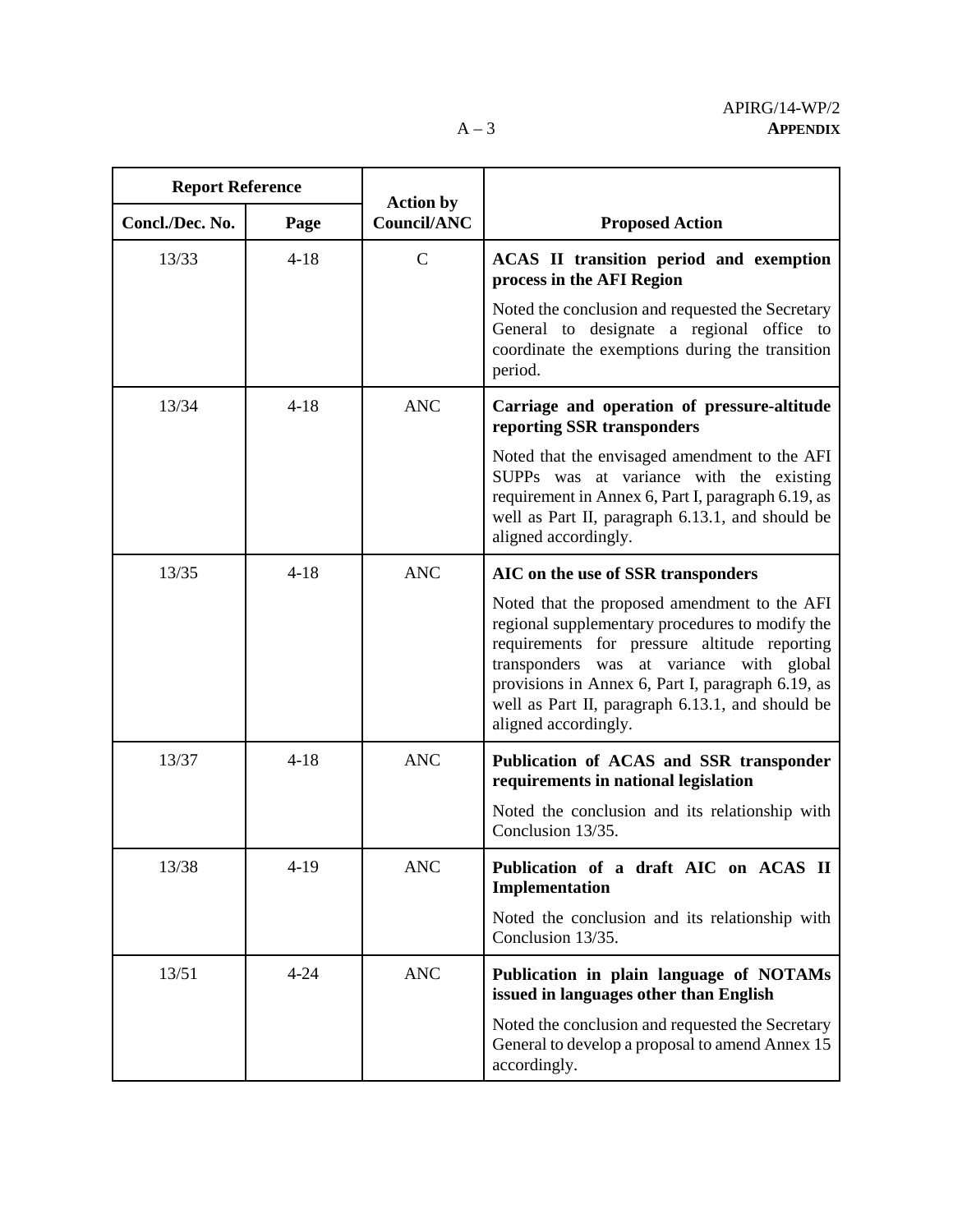| <b>Report Reference</b> |          |                                        |                                                                                                                                                                                               |
|-------------------------|----------|----------------------------------------|-----------------------------------------------------------------------------------------------------------------------------------------------------------------------------------------------|
| Concl./Dec. No.         | Page     | <b>Action by</b><br><b>Council/ANC</b> | <b>Proposed Action</b>                                                                                                                                                                        |
| 13/63                   | $4 - 30$ | <b>ANC</b>                             | Training on the use of GRIB and BUFR codes                                                                                                                                                    |
|                         |          |                                        | Noted the conclusion and requested the Secretary<br>General to arrange the seminars where necessary.                                                                                          |
| 13/67                   | $4 - 31$ | <b>ANC</b>                             | <b>OPMET</b> data banks at Pretoria and Dakar                                                                                                                                                 |
|                         |          |                                        | the<br>conclusion in relation<br>Noted<br>to<br>the<br>improvement of OPMET exchanges in the region.                                                                                          |
| 13/68                   | $4 - 31$ | <b>ANC</b>                             | communication<br>for<br>volcano<br><b>Better</b><br>observatories                                                                                                                             |
|                         |          |                                        | Noted the conclusion.                                                                                                                                                                         |
| 13/70                   | $4 - 33$ | <b>ANC</b>                             | Coordination between ATS providers and users<br>in the implementation of CNS/ATM                                                                                                              |
|                         |          |                                        | Noted the conclusion and requested the Secretary<br>General to accord high priority to ICAO's role in<br>the coordination between the ATS providers and<br>users.                             |
| 13/71                   | $4 - 33$ | <b>ANC</b>                             | <b>Amendment to AFI SUPPs (Doc 7030)</b>                                                                                                                                                      |
|                         |          |                                        | Noted the conclusion and requested the Secretariat<br>to study the feasibility of reducing separation,<br>considering the deficiencies in the areas of<br>navigation aids and communications. |
| 13/72                   | $4 - 33$ | <b>ANC</b>                             | Step-by-step approach to CNS/ATM systems<br>implementation                                                                                                                                    |
|                         |          |                                        | Noted the conclusion and requested the Secretary<br>General to assist States as necessary.                                                                                                    |
| 13/74                   | $4 - 34$ | <b>ANC</b>                             | <b>Establishment of national CNS/ATM bodies</b><br>and designation of focal points of contact                                                                                                 |
|                         |          |                                        | Noted the conclusion and requested the Secretary<br>General to bring the National Plan for CNS/ATM<br>Systems (Circular 278) to the attention of relevant<br>States.                          |
| 13/76                   | $4 - 34$ | <b>ANC</b>                             | Promulgation of national airborne collision<br>avoidance system (ACAS) policies                                                                                                               |
|                         |          |                                        | Noted the conclusion and requested the Secretary<br>General to assist States as necessary.                                                                                                    |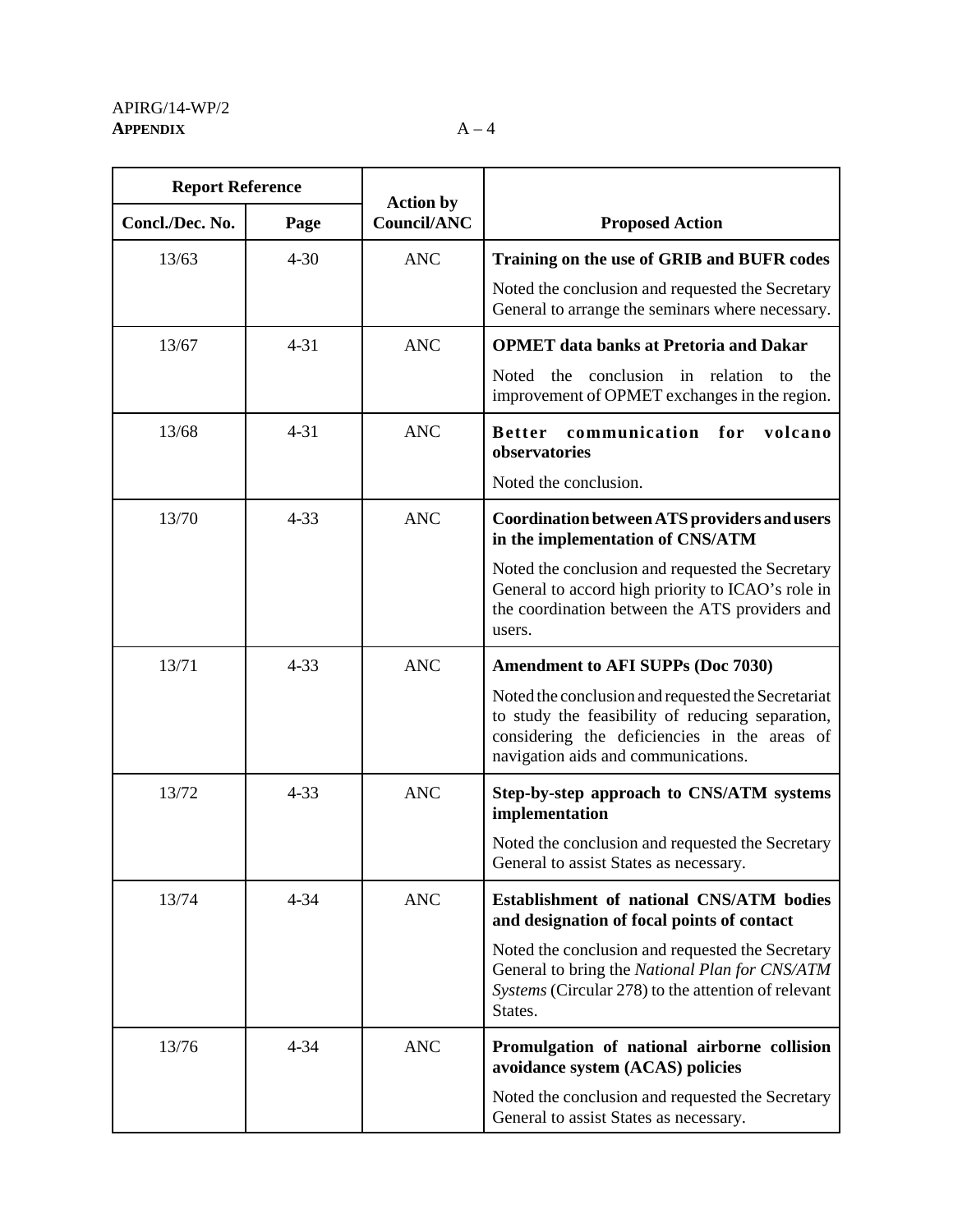| <b>Report Reference</b> |          |                                        |                                                                                                                                                                                                                                                                                                                                                              |
|-------------------------|----------|----------------------------------------|--------------------------------------------------------------------------------------------------------------------------------------------------------------------------------------------------------------------------------------------------------------------------------------------------------------------------------------------------------------|
| Concl./Dec. No.         | Page     | <b>Action by</b><br><b>Council/ANC</b> | <b>Proposed Action</b>                                                                                                                                                                                                                                                                                                                                       |
| 13/78                   | $4 - 35$ | <b>ANC</b>                             | En-route aeronautical surveillance plan for the<br><b>AFI</b> Region                                                                                                                                                                                                                                                                                         |
|                         |          |                                        | Noted the conclusion and instructed the Secretariat<br>to take the necessary action.                                                                                                                                                                                                                                                                         |
| 13/79                   | $4 - 35$ | <b>ANC</b>                             | <b>AFI/EUR GNSS Test Bed Working Group</b>                                                                                                                                                                                                                                                                                                                   |
|                         |          |                                        | Noted the conclusion and requested the Secretary<br>General to urge States to participate.                                                                                                                                                                                                                                                                   |
| 13/81                   | $4 - 36$ | <b>ANC</b>                             | Involvement of multi-modal<br>transport<br>organizations in the AFI GNSS test bed trials                                                                                                                                                                                                                                                                     |
|                         |          |                                        | Noted the conclusion and its relation to GNSS<br>implementation.                                                                                                                                                                                                                                                                                             |
| 13/83                   | $4 - 36$ | $\mathcal{C}$                          | <b>Assistance for GNSS procedures design</b>                                                                                                                                                                                                                                                                                                                 |
|                         |          |                                        | Noted the conclusion and requested the Secretary<br>General to contact the organizations for assistance,<br>to investigate the possibility of expanding the<br>SADC/IATA GNSS procedures project further<br>and to encourage States to implement GNSS<br>procedures.                                                                                         |
| 13/84                   | $4 - 38$ | <b>ANC</b>                             | <b>AFI GNSS strategy</b>                                                                                                                                                                                                                                                                                                                                     |
|                         |          |                                        | Noted the conclusion and requested the Secretary<br>General to monitor related developments in other<br>regions to ensure harmonization.                                                                                                                                                                                                                     |
| 13/85                   | 4-39     | <b>ANC</b>                             | Initial implementation of RVSM in the AFI<br><b>Region</b>                                                                                                                                                                                                                                                                                                   |
|                         |          |                                        | Noted the conclusion on the understanding that an<br>evaluation of the requirement for RVSM and an<br>implementation strategy — including a formal risk<br>assessment and the establishment of a safety<br>management process — will be made available to<br>ICAO in order to ensure that an acceptable level of<br>safety could be achieved and maintained. |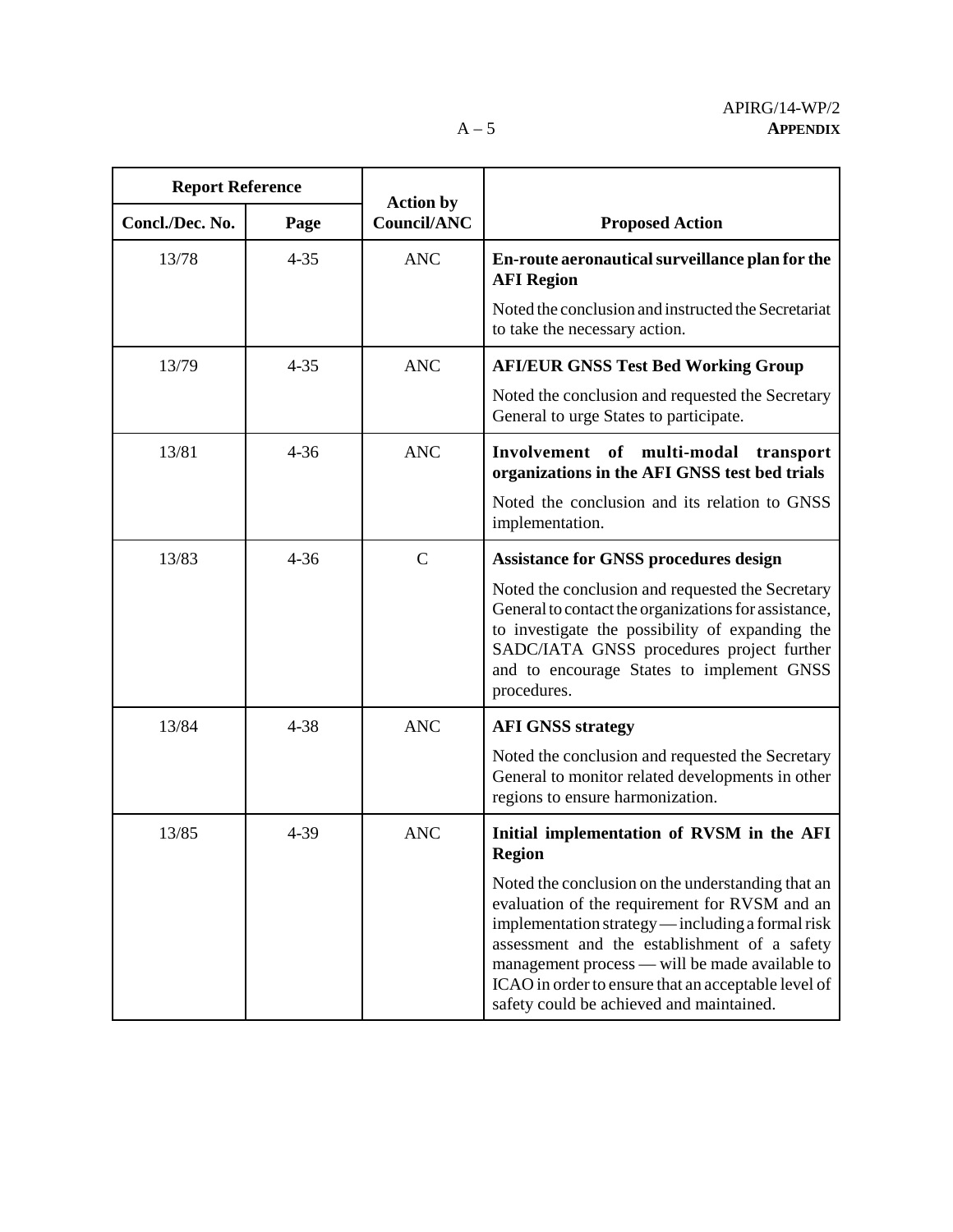| <b>Report Reference</b> |          |                                        |                                                                                                                                                                 |
|-------------------------|----------|----------------------------------------|-----------------------------------------------------------------------------------------------------------------------------------------------------------------|
| Concl./Dec. No.         | Page     | <b>Action by</b><br><b>Council/ANC</b> | <b>Proposed Action</b>                                                                                                                                          |
| 13/86                   | 4-39     | <b>ANC</b>                             | <b>RVSM</b><br>Seminars/workshops<br>and<br>on<br><b>RNAV/RNP</b>                                                                                               |
|                         |          |                                        | Noted the conclusion and requested the Secretary<br>General to take the necessary action to arrange<br>seminars and workshops in AFI on RVSM.                   |
| 13/90                   | $4 - 41$ | $\mathcal{C}$                          | <b>AFI Basic ANP and FASID documents</b>                                                                                                                        |
|                         |          |                                        | a) Noted the conclusion and requested the<br>Secretary General to take the necessary action.                                                                    |
|                         |          |                                        | b) Noted the conclusion and requested the<br>Secretary General to take the necessary action to<br>post all relevant PIRG documentation on the<br>ICAO web site. |
|                         |          |                                        | c) Requested the Secretary General to present<br>specific proposals on a working format of regional<br>plans.                                                   |
|                         |          |                                        | d) Noted the conclusion and requested the<br>Secretary General to bring it to the attention of<br>States.                                                       |
| 13/91                   | $4 - 42$ | <b>ANC</b>                             | <b>Establishment of an aviation safety board</b>                                                                                                                |
|                         |          |                                        | Noted the conclusion and requested the Secretary<br>General to initiate a review in consultation with<br>States and international organizations.                |
| 13/96                   | $5 - 2$  | $\mathbf C$                            | Format of list of shortcomings and deficiencies                                                                                                                 |
|                         |          |                                        | Noted the conclusion and requested the Secretary<br>General to monitor related developments in other<br>regions to ensure harmonization.                        |
| 13/99                   | $7-1$    | <b>ANC</b>                             | Follow-up action on ALLPIRG/4 conclusions                                                                                                                       |
|                         |          |                                        | Noted the conclusion and instructed the Secretariat<br>to take action accordingly.                                                                              |
| 13/100                  | $10-1$   | $\mathbf C$                            | <b>Membership of the APIRG</b>                                                                                                                                  |
|                         |          |                                        | Approved the conclusion.                                                                                                                                        |
| 13/101                  | $10-1$   | <b>ANC</b>                             | <b>Membership to APIRG subsidiary bodies</b>                                                                                                                    |
|                         |          |                                        | Noted the decision.                                                                                                                                             |